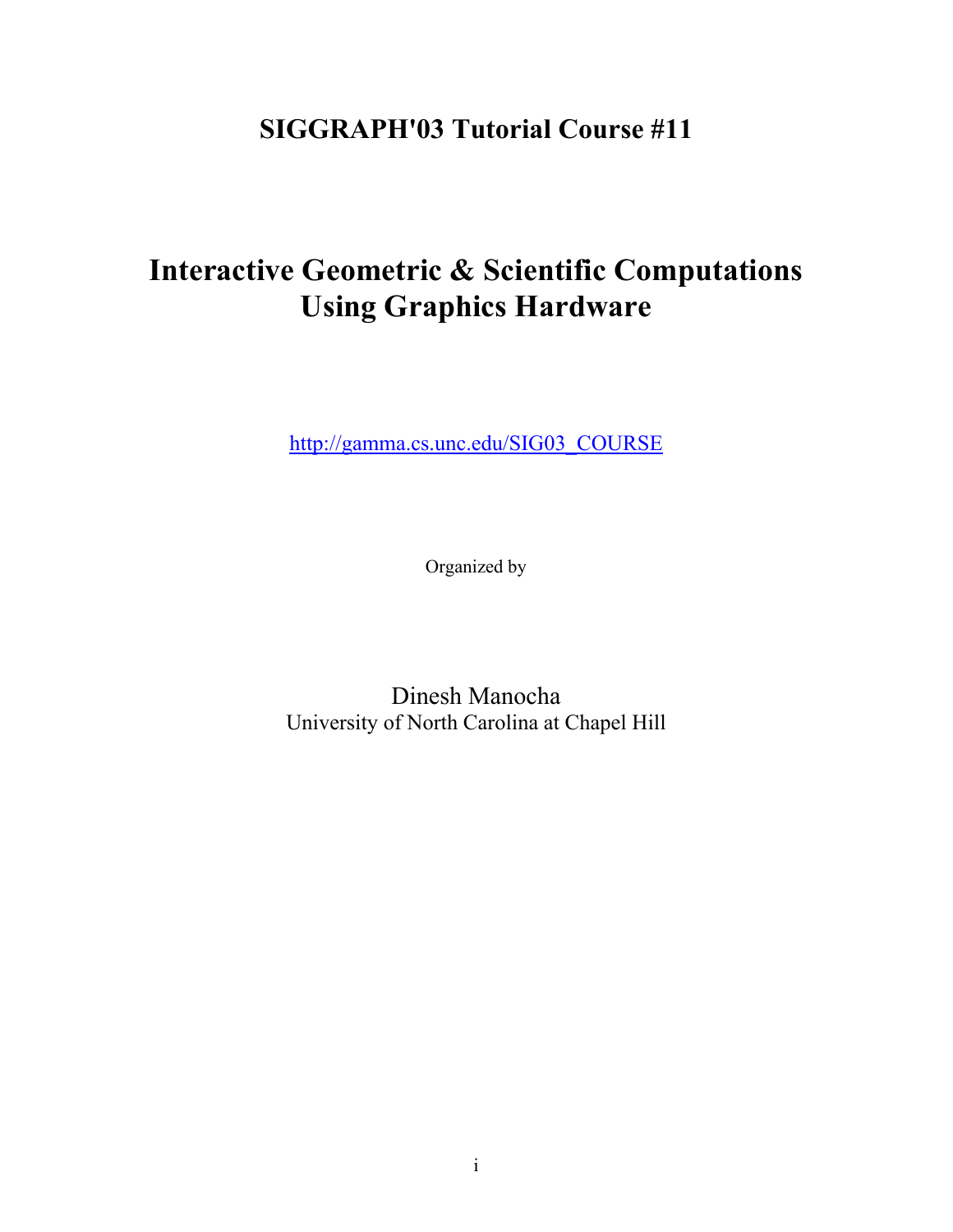# **Speakers**

Dinesh Manocha *University of North Carolina at Chapel Hill*

> Michael Doggett *ATI*

Shankar Krishnan *AT & T Labs* 

Ming C. Lin *University of North Carolina at Chapel Hill*

Marc Pollefeys *University of North Carolina at Chapel Hill*

> Timothy Purcell *Stanford*

Peter Schröder *Caltech*

Matthias Wloka *NVIDIA*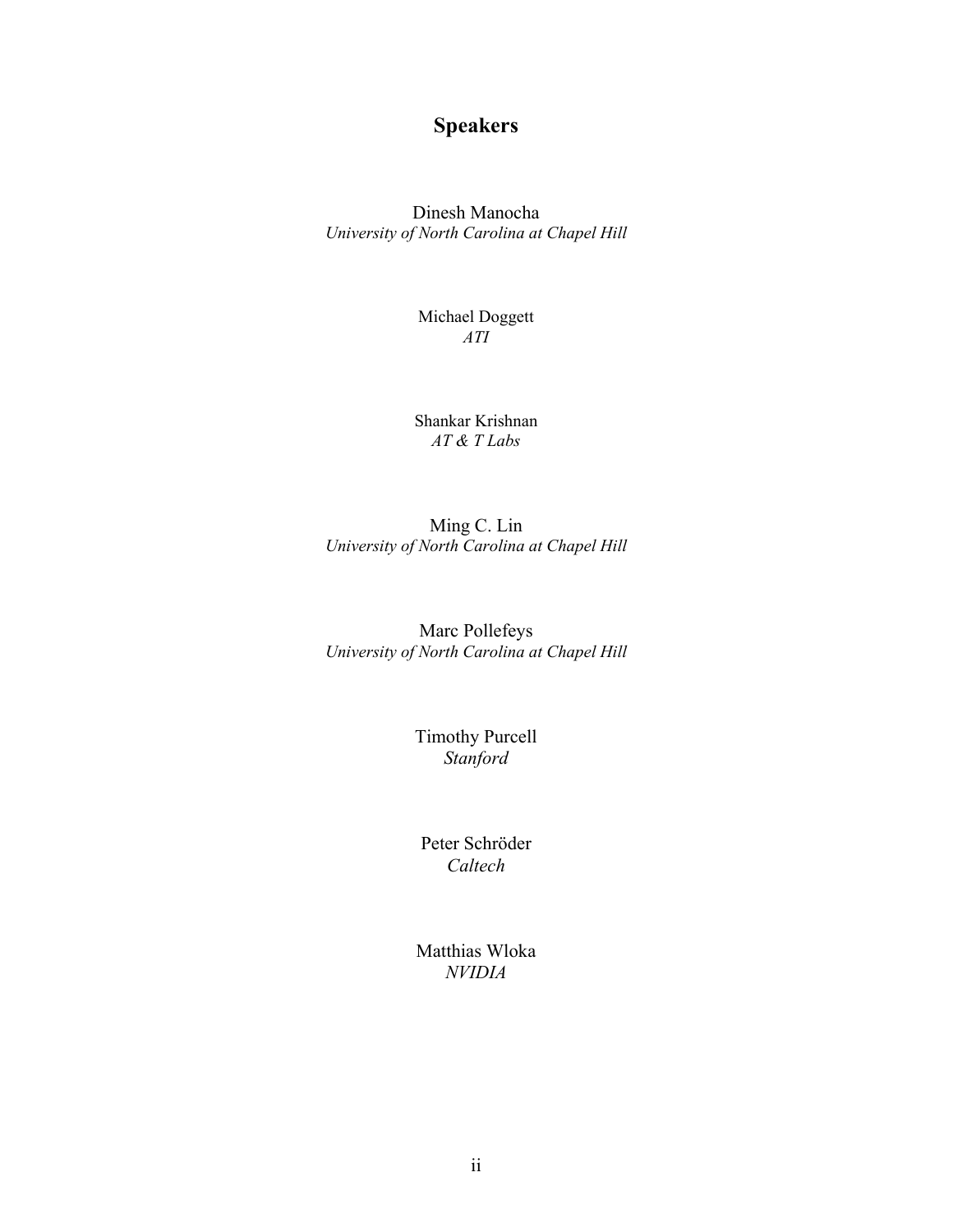### **Abstract**

Fast graphics hardware including dedicated vertex processing, 3D rasterization, texturing, and pixel processing is becoming as ubiquitous as floating-point hardware. The ubiquity and performance of this hardware leads us to consider the extent to which this hardware can be harnessed to solve geometric and scientific problems beyond the conventional domain of image synthesis for the sake of pretty animation. In particular, there are a number of complicated geometric and scientific problems whose solutions provide the basis for many application areas in graphics, robotics, vision, simulation, computer gaming, visualization and high-performance computing. Many of the sophisticated "behind-the-curtain" geometric computations are often hard to perform accurately and robustly with reasonable efficiency. At the same time, the graphics processing units offer a lot of potential as generally programmable SIMD and streaming units. This course covers all aspects of using graphics rasterization hardware for interactive geometric and scientific computations.

This course will start with an overview with some of the graphics hardware features that lend themselves to solving geometric and scientific problems. Next we will talk about software APIs and issues in implementing some basic geometric queries on this hardware. After that the course will deal with three main different application areas: geometric arrangements, collision and reconstruction problems, scientific computation including linear solvers, Fast Fourier transforms dynamic and fluid simulation and finally global illumination and interactive walkthroughs. Each talk will present some novel algorithms for these geometric or scientific problems that make use of the capabilities of the rasterization hardware. The speakers will also summarize their experiences in implementing different algorithms on graphics processors, surprises and technical lessons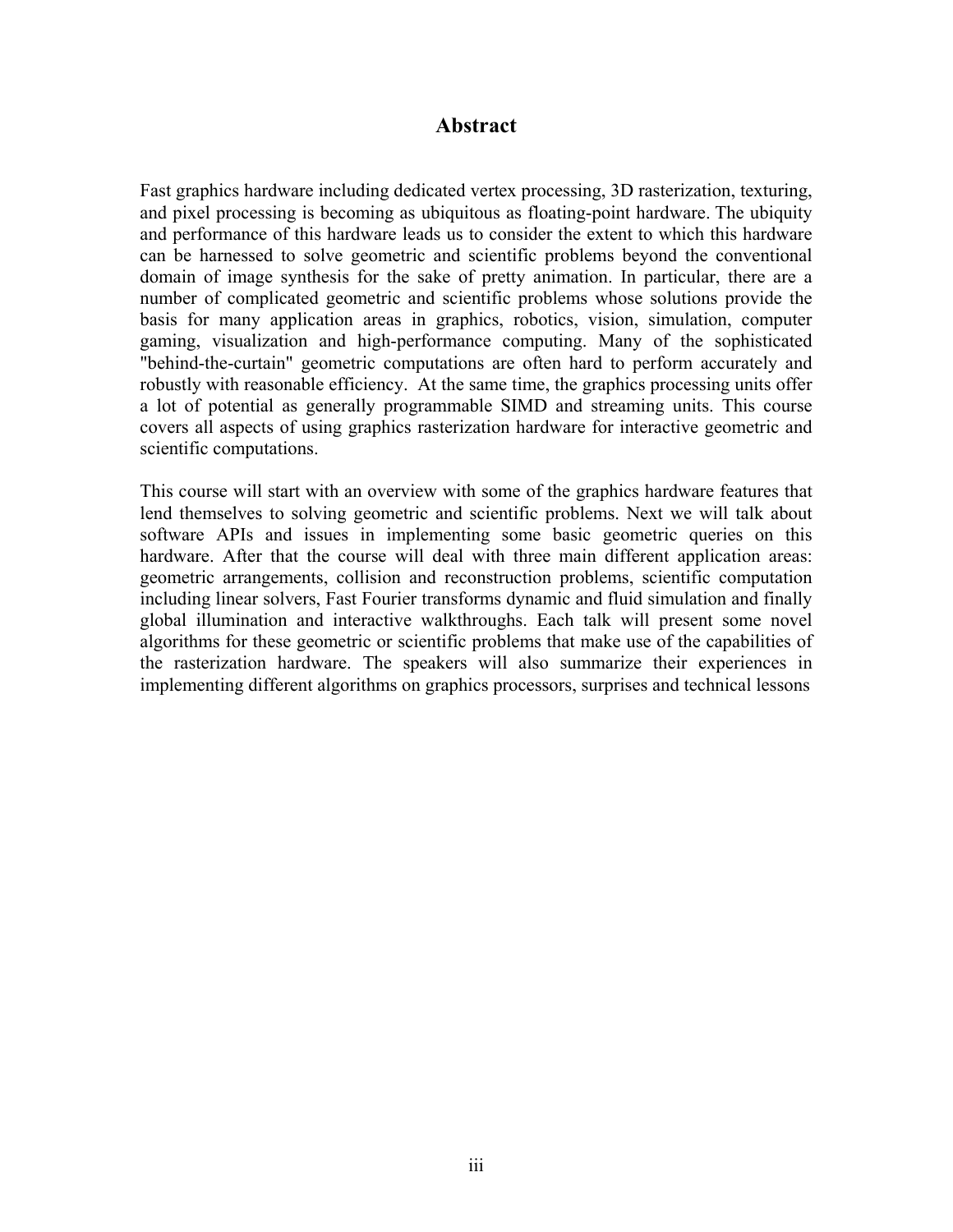#### **Course Presenters Information**

#### • **Dinesh Manocha**

Professor, Department of Computer Science, CB #3175 University of North Carolina, Chapel Hill, NC 27599-3175 Phones: (919) 962-1749 (office) Fax: (919) 962-1799 Email: dm@cs.unc.edu URL: http://www.cs.unc.edu/~dm

**Biography**: Dinesh Manocha is currently a professor of computer science at the University of North Carolina at Chapel Hill. He received his B.Tech. degree in computer science and engineering from the Indian Institute of Technology, Delhi in 1987; M.S. and Ph.D. in computer science at the University of California at Berkeley in 1990 and 1992, respectively. During the summers of 1988 and 1989, he was a visiting researcher at the Olivetti Research Lab and General Motors Research Lab, respectively. He received Alfred and Chella D. Moore fellowship and IBM graduate fellowship in 1988 and 1991, respectively, and a Junior Faculty Award in 1992. He was selected an Alfred P. Sloan Research Fellow, received NSF Career Award in 1995, Office of Naval Research Young Investigator Award in 1996, and Hettleman Prize for scholarly achievement at UNC Chapel Hill in 1998. His research interests include geometric and solid modeling, interactive computer graphics, physically based modeling, virtual environments, robotics and scientific computation. He has published more than 120 papers in leading conferences and journals on computer graphics, geometric and solid modeling, robotics, symbolic and numeric computation, virtual reality, molecular modeling and computational geometry. He has served as a program committee member for many leading conferences on virtual reality, computer graphics, computational geometry, geometric and solid modeling and molecular modeling. He was the program co-chair for the first ACM Siggraph workshop on simulation and interaction in virtual environments and program chair of first ACM Workshop on Applied Computational Geometry. He was the guest editor of special issues of International Journal of Computational Geometry and Applications. He has also edited and co-authored two research monographs and consulted for a number of companies including Intel, Mechanical Dynamics, Boeing, Division, TC2 corporation etc.

He has been working on topics related to interactive computer graphics and geometric algorithms for more than ten years. These include collision detection, proximity computations, interactive walkthroughs, visibility, motion planning, multipass rendering, and discretized geometric computations. Some of the software systems developed by his research groups have been widely used. He has taught courses on computer graphics, computational geometry and scientific computing at the University of North Carolina for the last six years. He has given invited talks at a number of conferences and workshops and has been a speaker in SIGGRAPH courses. He has also organized other SIGGRAPH courses in the past.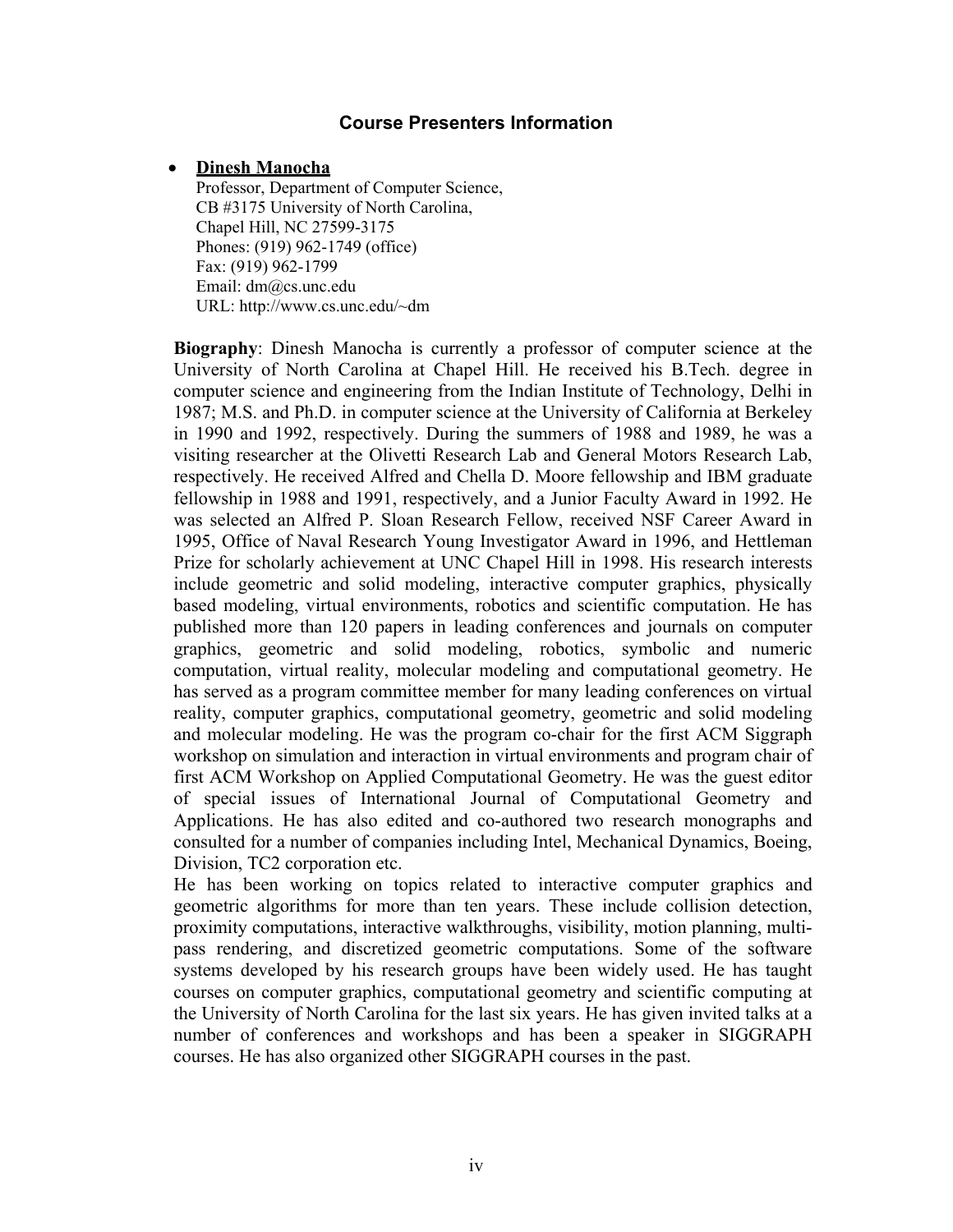#### • **Michael Doggett**

ATI Research 62 Forest Street Marlborough, MA 01752 (508) 303-3900 x3863 (o) [MDoggett@ati.com](mailto:MDoggett@ati.com)

**Biography:** Michael Doggett works as an architect on graphics hardware at ATI Research. He completed his B.S. degree in Computer Science in 1990, B.E. degree in Electrical Engineering in 1992, and Ph.D. in 1997 all at the School of Computer Science and Engineering at The University of New South Wales, Sydney, Australia. From 1996 to 1998 he worked as Chief Engineer at Conja Pty Ltd, a Special Effects, Animation and Design company. From 1998 to 2001 he was a member of the research staff of the Computer Graphics Laboratory (GRIS) at the Computer Science Department of the University of Tuebingen as a PostDoc where he worked on custom hardware for Volume Rendering and Displacement Mapping. He has been involved in teaching courses at the University of New South Wales and the University of Tuebingen. He is the paper co-chair for Graphics Hardware 2002 and has served on the program and review committee for several conferences. He has published numerous papers and is a member of IEEE Computer Society, and ACM.

#### • **Shankar Krishnan**

Principal Technical Staff Member AT&T Shannon Laboratory 180 Park Avenue, Room E-201 Florham Park, NJ 07932 (973) 360-8609 (Work) (973) 660-0336 (Home) (973) 360-8077 (Fax) [krishnas@research.att.com](mailto:krishnas@research.att.com)

**Biography:** Shankar Krishnan is a Principal Technical Staff Member at AT&T Labs Research and a member of the Information Visualization and Display Research department, where he contributes towards the development of practical new techniques for working with geometric representations of information, with a particular emphasis on problems concerning large-scale networks and services. Prior to joining AT&T Labs, Shankar graduated with a Ph.D. from the University of North Carolina at Chapel Hill. Shankar's primary research interests include 3D computer graphics, hardware-assisted geometric algorithms, and reliable geometric and numeric computation. Shankar has authored several papers in these areas and has given a number of technical presentations in leading conferences in computer graphics, computational geometry and geometric modeling.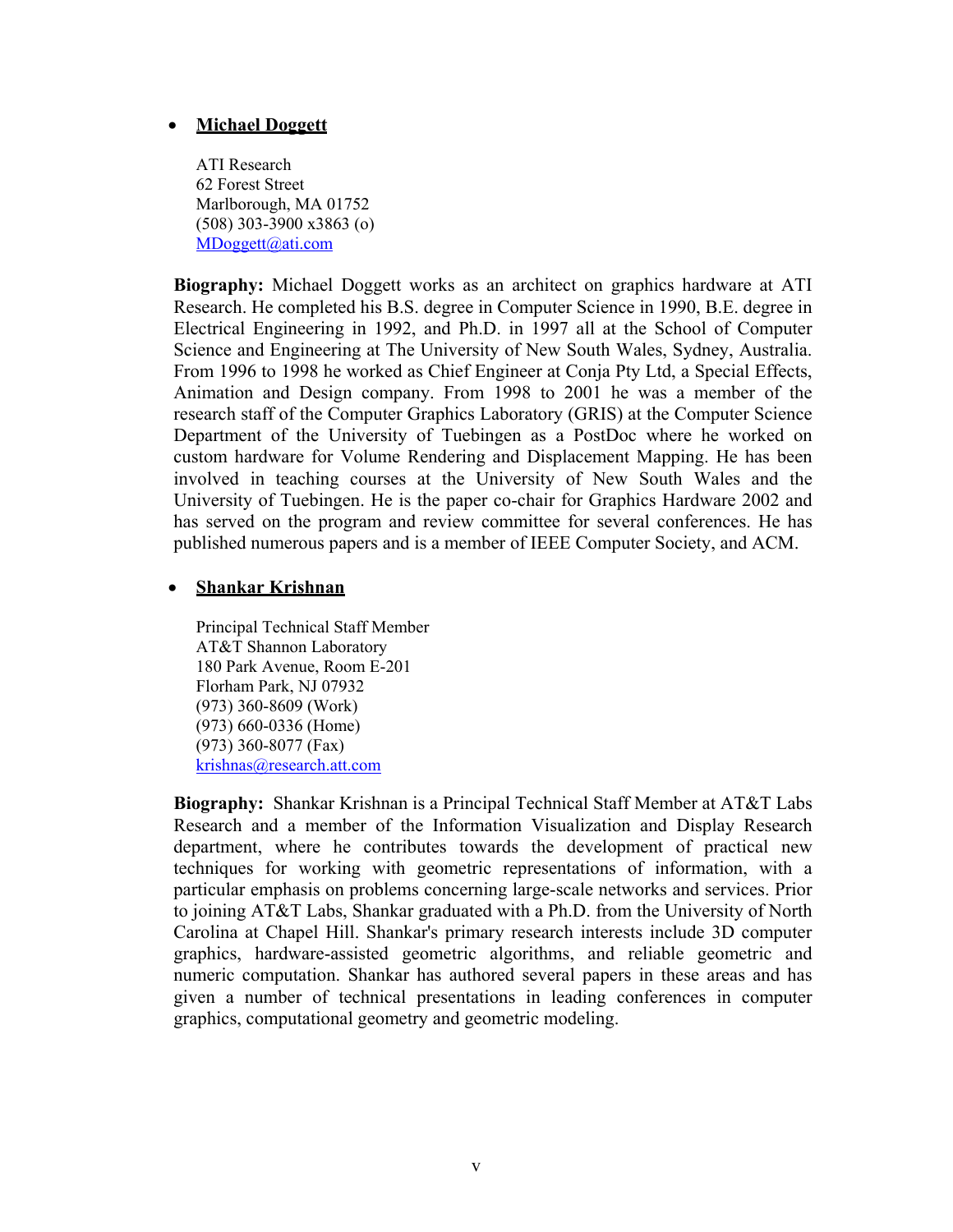#### • **Ming C. Lin**

Associate Professor, Department of Computer Science CB #3175 University of North Carolina, Chapel Hill, NC 27599-3175 Phones: (919) 962-1974 (office) Fax: (919) 962-1799 Email: lin@cs.unc.edu URL: <http://www.cs.unc.edu/~lin>

**Biography:** Ming C. Lin received her B.S., M.S., Ph.D. degrees in Electrical Engineering and Computer Science in 1988, 1991, 1993 respectively from the University of California, Berkeley. She is currently an assistant professor in the Computer Science Department at the University of North Carolina (UNC), Chapel Hill. Prior to joining UNC, she was an assistant professor in the Computer Science Department at both Naval Postgraduate School and North Carolina A&T State University, and a Program Manager at the U.S. Army Research Office. She received the NSF Young Faculty Career Award in 1995 and Honda Research Initiation award in 1997. Her research interests include real time 3D graphics for virtual environments, applied computational geometry, physically based modeling, robotics and distributed interactive simulation. She has served as a program committee member for many leading conferences on virtual reality, computer graphics, and computational geometry. She was the general chair of the First ACM Workshop on Applied Computational Geometry and the co-Chair of 1999 ACM Symposium on Solid Modeling and Applications. She is also a guest editor of the International Journal on Computational Geometry and Applications, the co-editor of "Applied Computation Geometry", and the Category Editor of ACM Computing Reviews in Computer Graphics. She has also consulted for a number of companies including Intel, Mechanical Dynamics and Division.

Ming has been working in computational geometry, computer graphics and virtual environments for more than nine years. Over the last five years, she has led the development of a number of algorithms and systems for interactive collision detection. These include I-COLLIDE, RAPID, V-COLLIDE, S-COLLIDE, H-COLLIDE, SWIFT, SWIFT++, PIVOT, PQP and DEEP. They have been widely used by a number of researchers and the technology has been licensed by more than 30 commercial organizations. Over the last five years, she has taught courses on computer graphics, physically based modeling, computational geometry and robotics at Naval Postgraduate School, NC A & T University and the University of North Carolina at Chapel Hill. She has given invited lectures at many conferences and meetings, including Computer Games Developers Conference and SIGGRAPH.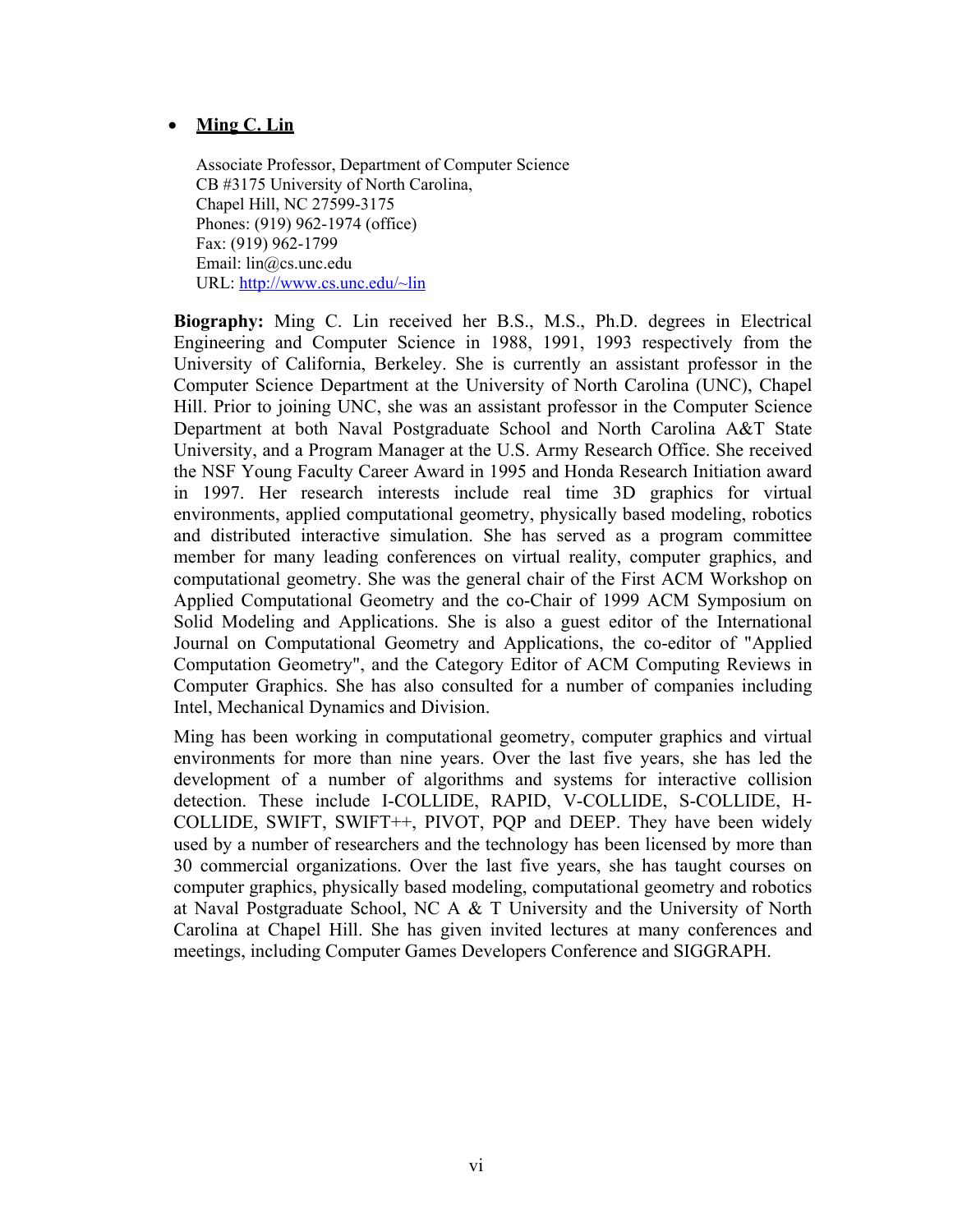## • **Marc Pollefeys**

Assistant Professor Department of Computer Science University of North Carolina Chapel Hill, NC 27599 Phone: (919) 962-1845 Fax: (919) 962-1799 Email: marc@cs.unc.edu

**Biography:** Marc Pollefeys is an Assistant Professor of Computer Vision in the Department of Computer Science at the University of North Carolina at Chapel Hill. Previously he was a postdoctoral researcher at the Katholieke Universiteit Leuven in Belgium, where he also received his M.S. and Ph.D. degrees in 1994 and 1999, respectively. One of his main research goals is to develop flexible approaches to capture visual representations of real world objects, scenes and events. Dr. Pollefeys has received several prizes for his research, including the prestigious Marr prize at ICCV '98. He is the author or co-author of more than 70 technical papers. He is a regular reviewer for most of the major vision, graphics and photogrammetry journals. He has organized workshops and has served on the program committees of many conferences.

He has organized courses on 'obtaining 3D models with a hand-held camera' at SIGGRAPH 2000, 2001 and 2002, as well as related courses at ECCV 2000, 3DIM 2001. He has co-organized a course on 'multiple view geometry' at CVPR 2001 with Anders Heyden and will be co-organizing a similar course at CVPR 2003 with Andrew Zisserman. He has also contributed to the course on /'acquisition and rendering of surface lightfields/Image-based modeling/' organized at SIGGRAPH 2001 and 2002.

## • **Timothy Purcell**

Gates Computer Science Building, Room 398 Stanford University Stanford, CA 94305 phones: (650) 723-1367 (work), (650) 497-2251 (home) fax: (650) 723-0033 email: tpurcell@graphics.stanford.edu url: <http://graphics.stanford.edu/~tpurcell>

**Biography:** Tim Purcell is currently finishing his Ph.D. in computer science at Stanford University. He received a B.S. in computer science from the University of Utah in 1998 and an M.S. in computer science from Stanford University in 2001. He is a recipient of the National Science Foundation Graduate Research Fellowship, and is a 2002-03 NVIDIA fellowship winner. His current research interests include stream programming, ray tracing, and leveraging GPUs for non-traditional uses. He has given a number of technical presentations including a SIGGRAPH course in 2001 and paper talk in 2002. He has also given several invited talks about his